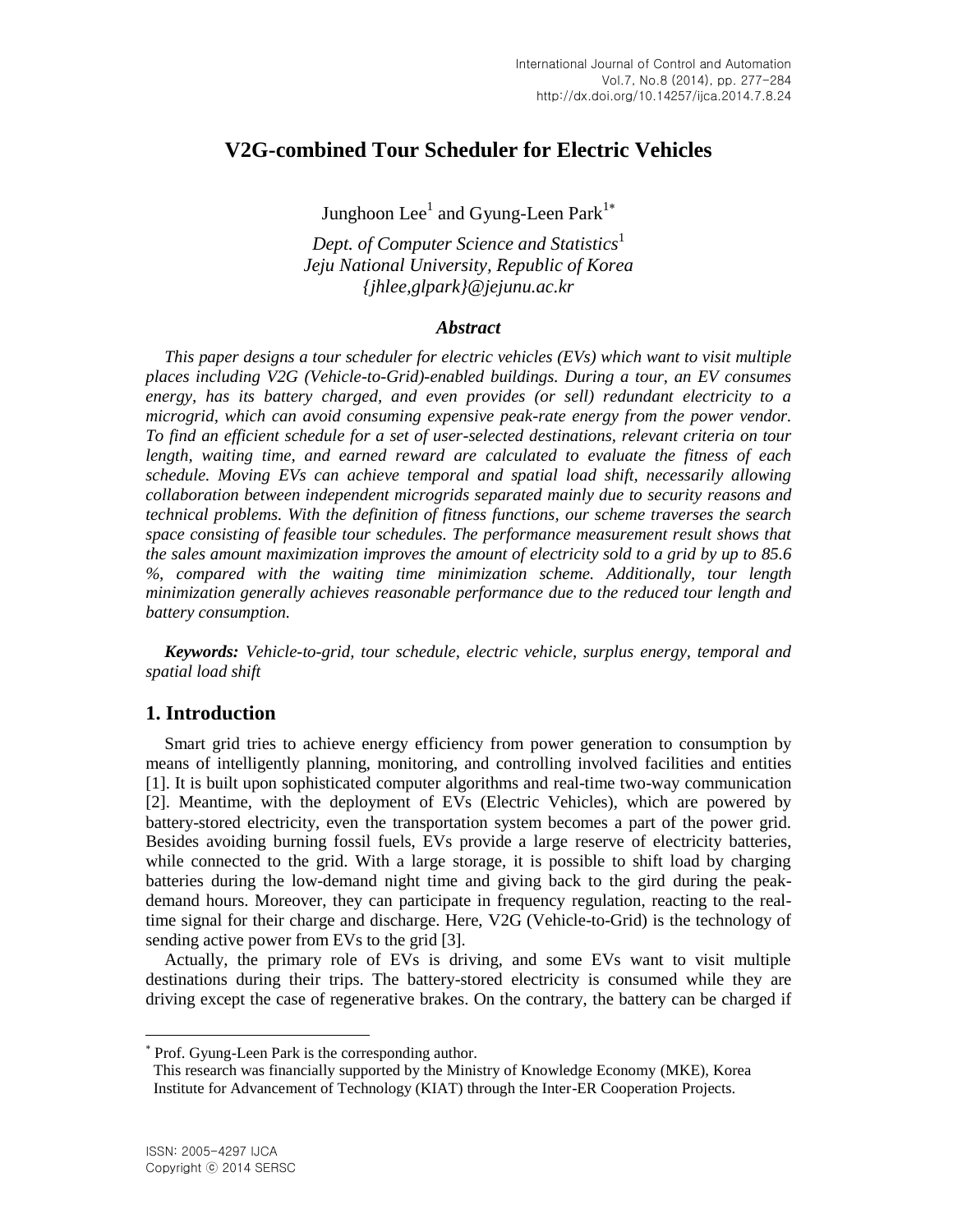the place has charging facilities, while drivers are doing their work, for example, shopping, taking tours, dining, and the like. The energy not used for driving can be sold in exchange for cost-benefit incentives to a microgrid. It can cut down the consumption of contracted power extremely expensive during the peak-rate interval. Practically, the electricity flow from EVs to the main grid is not easily allowed due to unverified reliability and security issues. Here, the V2G application necessarily works in a microgrid level. This scenario allows us to achieve not only temporal but also spatial load shift between different microgrids for electricity consumption.

In this regard, this paper designs a tour scheduler capable of achieving desired goals for EVs visiting multiple destinations. The scheduling goal will be maximizing the reward obtained by selling surplus electricity to a V2G grid while maintaining the waiting time and the tour length within the tolerable bound. Specifically, when the SoC (State of Charge) is close to full, it is not necessary to visit places having chargers. On the contrary, some subsequence may make the EV be charged to get energy enough to reach the next destination, even if the drivers complete their activities in the spot. The respective features for each destination, such as inter-destination distance, charging facility availability, and most importantly V2G demand, the amount of surplus electricity and thus the sales amount will be different for each visiting sequence. Our scheduler finds a schedule maximizing this sales amount.

# **2. Related Work**

To begin with, the bidirectional chargers open a way for EVs to play a role of large battery device in the grid. Most EVs are parked and connected to the grid for a large amount of time during a day, as their driving time is not so long. The most promising application with the connected vehicle is frequency regulation, which minimizes the system-wide frequency fluctuation stemmed from temporal supply-demand imbalance. [4] designs a distributed V2G control scheme to reduce the peak load by shifting EV charging or even makes EVs inject power back to the grid, detecting a system-level frequency drop. Both are called *Battery SoC Holder* and *Charging with Frequency Regulation*, respectively. Here, for scheduled charging, the compromise with user-requirements on the completion time must be incorporated. V2G also makes it possible for connected EVs to provide potential storage for the intermittent renewable energies [5].

[6] addresses that a real-time management infrastructure must be required to cope with dynamic load change and reactive power injections for the integration of V2G in the power system. The uncontrolled V2G operation increases the possibility of system disturbances. Here, the mismatch between power generation and load leads to power imbalance and voltage fluctuations. In their real-time management system design, the RDAP (Radical Distribution Analysis Package) traces the impact of V2G power injection on the electric grid. The authors identify monitoring parameters such as power loss, energy loss, voltage stability, step voltage regulator operations, and economic analysis. The monitoring-based analysis finds out that optimal location selection for the real-time power injection can achieve up to 95 % power/energy loss reduction.

As for scheduling for EV tours, [7] has developed a waiting time estimation model based on the observation that charging can be done while the tourists are taking their tours provided that chargers are available. The SoC change is traced along a visiting sequence, and waiting time is added when battery remaining is not enough to reach the next spot. In this case, the EV is required to stay at the current spot until sufficient electricity is charged in its battery. Then, it is possible to find a route having the smallest or sufficiently small waiting time via exhaustive or genetic algorithm-based searches [8]. Moreover, insertion of additional places,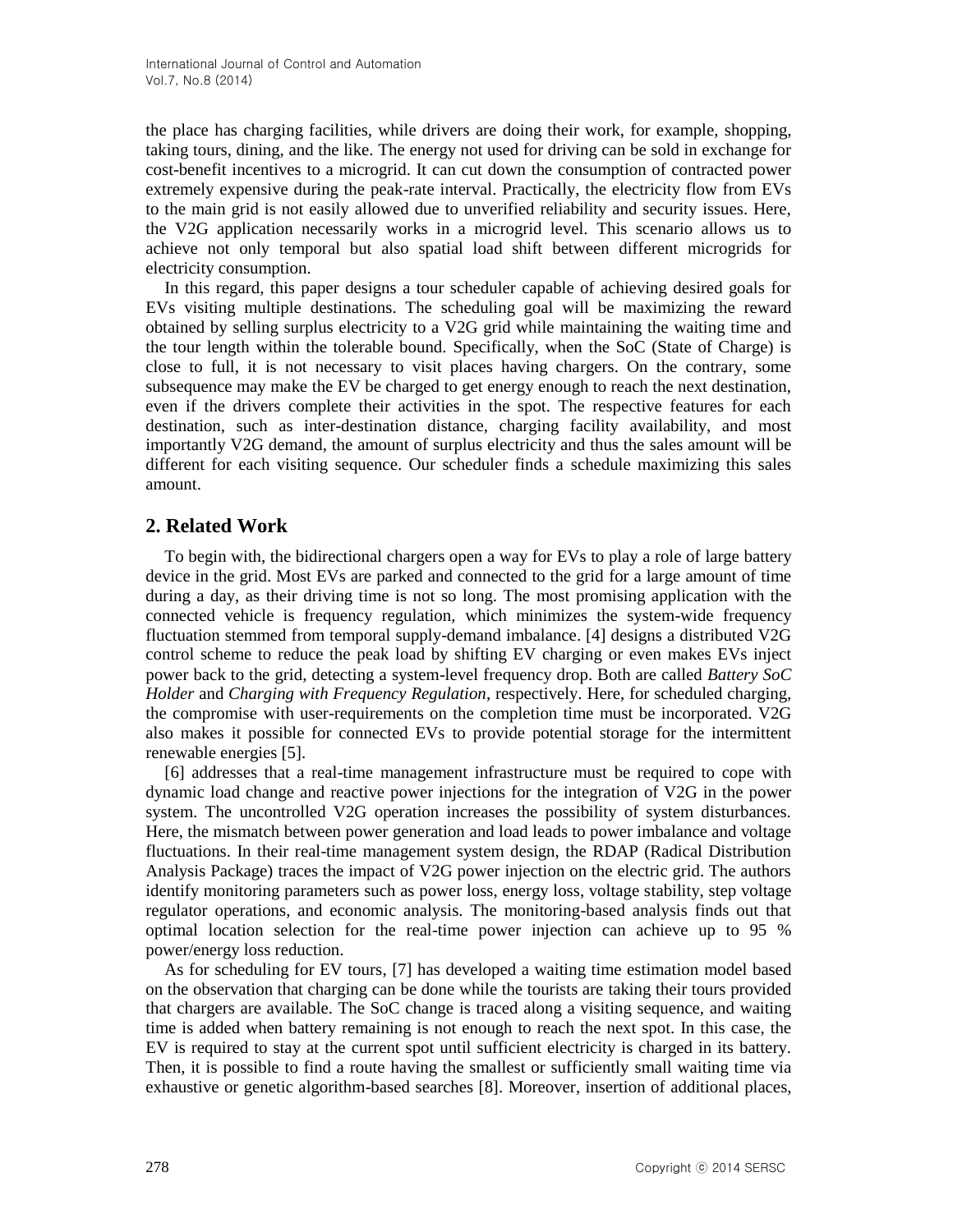essentially having chargers, can further reduce the waiting time. Tourists prefer to visit another spot rather than to waste their time, even if the total tour length may increase [9]. As such, many types of tour schedule variants can be developed for the specific tour goals.

## **3. Tour Scheduler Design**

#### **3.1. System Model**

Figure 1 depicts our system model in which an EV wants to visit multiple destinations. A driver selects the destinations via the map interface. Then, the tour scheduler finds the optimal sequence and path over the road network. This service can be implemented on the vehicle telematics server or in-vehicle computer devices [10]. Here, how to decide the visiting sequence belongs to the TSP (Traveling Salesman Problem) category and its execution time is  $O(n!)$ , where *n* is the number of destinations. Hence, it is reasonable that the complex computation can be conducted in the high-performance server, while the in-vehicle device provides user interfaces. The modern communication technology allows them to efficiently exchange messages and interact with each other even within fast moving vehicles.

Destinations can be restaurants, shopping malls, tour places, and the like. Drivers park their EVs and do their work. For each place, the expected stay time can be specified by the driver or obtained by statistical observation. During the stay, each EV can be charged if it can be connected to the grid. Moreover, in some places like shopping malls which consume a lot of energy during the specific time interval, bidirectional chargers can be available to support V2G applications and allow EVs to sell surplus electricity [11]. The purchase price will be higher than the cheap overnight rate by which the EV was charged. The shopping mall can avoid the consumption of expensive peak-hour electricity. Such a trade can be profitable for both parties. Moreover, shopping malls have many ways to give rewards to the seller including credit money, discount coupons, and the like.



**Figure 1. V2G-combined Tour Schedule**

### **3.2. V2G-combined Schedule**

The number of feasible sequences for *n* destinations, say,  $V_0$ ,  $V_1$ , ...,  $V_{n-1}$ , is *n*!. For a daily tour, it is possible to traverse the whole search space for the given criteria to find the best one.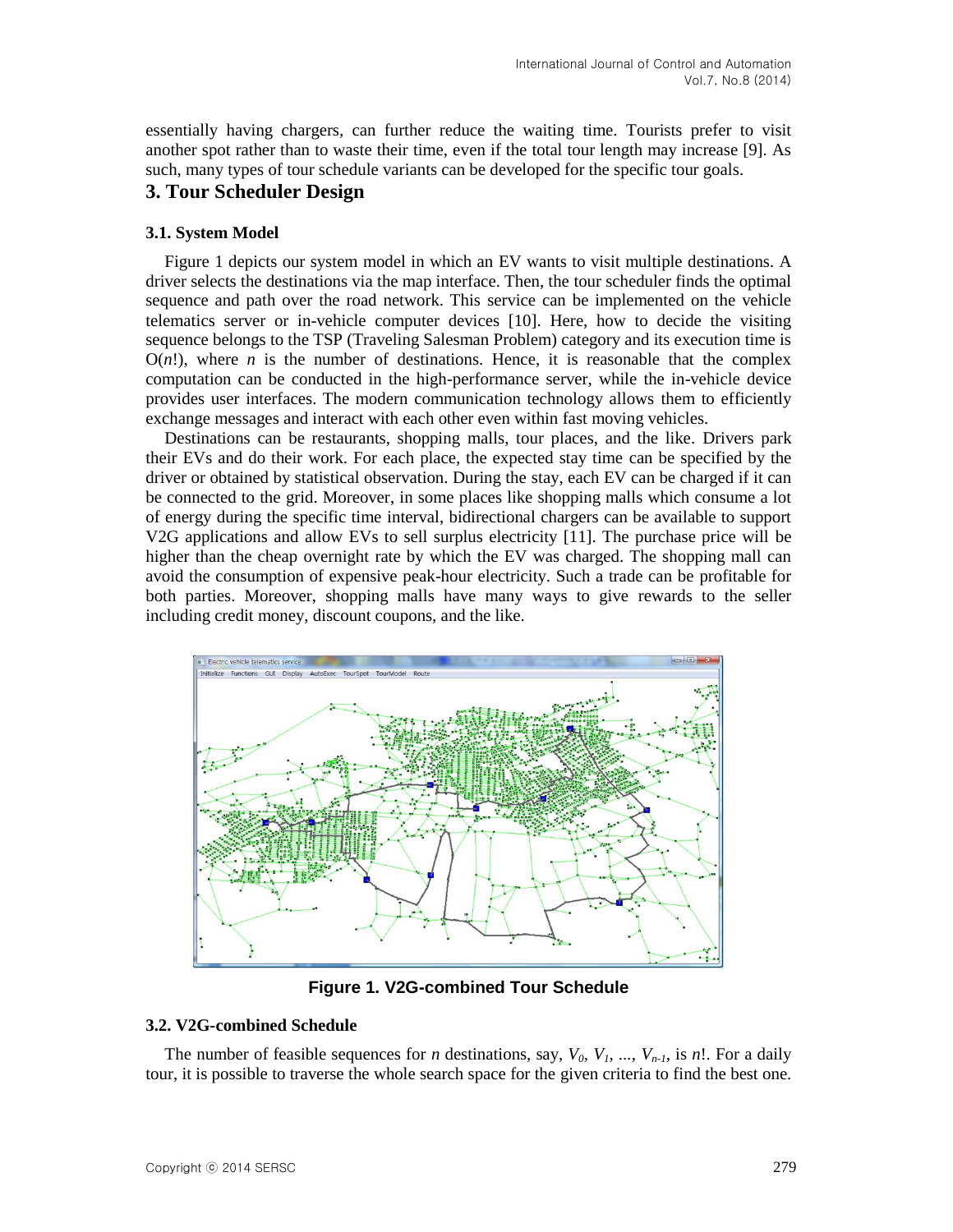Hence, we will measure the effect of the sales amount to the waiting time and the tour length. To begin with, how to estimate the waiting time is previously addressed in [7], but this paper also includes a brief explanation for self-containment. For waiting time formulation at a tour spot,  $V_i$ , let  $B^i_{in}$  denote the distance credit, when the EV arrives at  $V_i$ .  $B^i_{av}$  denotes currently available battery.  $W_i$  is the waiting time at  $V_i$ , and  $B_i^i$  is battery remaining on its departure. Then,

$$
B'_{av} = min(B_{max} B'_{in} + T(V_i))
$$
  
\n
$$
W_i = -min(0, B'_{av} - D(V_i, V_{i+1}))/C_r
$$
  
\n
$$
B'_{out} = max(0, B'_{av} - D(V_i, V_{i+1})))
$$
\n(1)

, where  $B_{max}$  is the maximum battery capacity,  $T(V_i)$  is the stay time at  $V_i$ , and  $D(V_i, V_{i+1})$ denotes the road network distance between  $V_i$  and  $V_{i+1}$ .

Here,  $B_{in}^i$ ,  $B_{out}^i$ ,  $B_{av}^i$ , and  $B_{max}$  are converted to distance reachable with respective SoC values. *W<sub>i</sub>* will be either 0 or  $B'_{av} - D(V_i, V_{i+1})$ / $C_r$ , where  $C_r$  is the charging ratio, that is, the time amount needed for an EV to get power to drive the unit distance, for example, 1 *km*. *W<sup>i</sup>* is positive only when  $B_{av}^i - D(V_i, V_{i+1})$  is larger than  $B_{av}^i$ . For more details, refer to [7]. After all, the total waiting time or the final cost,  $W$ , is the sum of all  $W_i$ 's as shown in Eq. (2).

$$
W = \sum W_i \tag{2}
$$

Next, the tour length of a schedule, *L*, is straightforwardly calculated as shown in Eq. (3)

$$
L = \sum^{n-2} D(V_i, V_{i+1}) + D(V_{n-1}, V_0) + \sum^{n-1} T(V_i)
$$
\n(3)

Now, each EV can calculate the amount to sell according to the current SoC and the remaining tour schedule, specifically, the driving distance and availability of chargers. We assume that there are just a single V2G spot in the set of destinations, as it is possible to force an EV to sell electricity just at one place. This assumption makes the problem much simpler when calculating the amount to sell, as we don't have to consider further selling.

The scheduler checks if the battery can be fully charged somewhere on the remaining route and also if additional waiting time arises. In the first case, as the battery cannot be charged beyond its capacity. But, the missed amount can be sold in the V2G spot and filled later, enabling the EV to sell more to the grid. On the contrary, if the EV must wait on the remaining route, no electricity can be sold to the grid. Excluding the two cases, the sales amount will be the difference between the remaining SoC after the completion of a trip and the current SoC. If the V2G spot is the *c*-th in the sequence, the amount to sell, SG can be calculated as in Eq. (4)

$$
S_G = \begin{cases} B^{Final} - B^c + \varDelta & B'_{out} = B_{max} \text{ for } \exists i \ i \ge c, \\ 0 & W_i = 0 \text{ for } \exists i \ i \ge c, \end{cases}
$$
 (4)

 $\left\{ \begin{array}{c} B^{Final} - B \end{array} \right.$ *<sup>C</sup> Otherwise* , where  $\Delta$  is the amount of chargeable electricity beyond the battery capacity while  $B^{Final}$  is the SoC when the EV completes the tour and returns to  $V_0$ .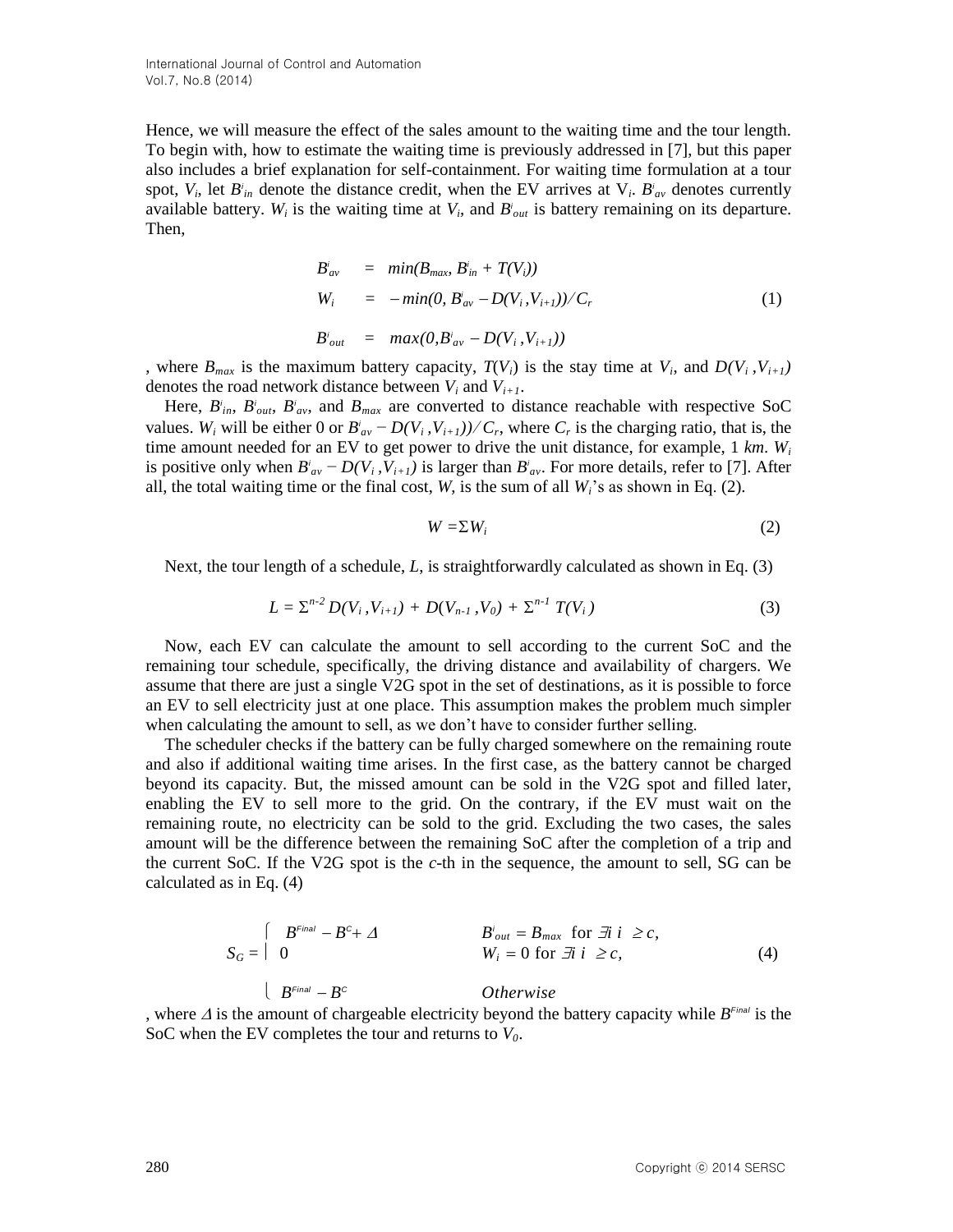#### **4. Experiment Result**

This section implements the prototype version of the proposed scheme to measure its performance. The inter-destination distance distributes exponentially with the average of 10 *km*. The maximum battery capacity is set to 90 *km*, taking into account the safety margin. In the experiment, SoC is converted to the distance reachable with the amount. In addition, we consider slow chargers and it takes 6 hours to fully charge an EV battery [12]. The performance metrics will be waiting time, tour length, and sales amount. Our scheduler traverses the whole search space and picks the sequence which maximizes one of the three criteria. In addition, the tour begins with the EV battery fully charged, assuming overnight charging. For each parameter selection, 20 sets are generated and their results are averaged.

Main performance parameters are the number of destinations, the availability of chargers, and the average stay time. A tour begins and ends at the same spot. However, this restriction can be removed. The availability of chargers is the possibility that a destination has chargers. If there are multiple EVs which want to be charged at the same spot, the queuing delay must be considered. However, the charging load is not severe yet and the external chargers allow EVs to be plugged in the regular outlet. Hence, this experiment assumes that EVs can be charged as long as the visiting spot is equipped with chargers. Finally, the stay time at a spot can be obtained from statistical observation. For example, the general stay time at a tour spot is usually estimated in tour information database. Our experiment makes the stay time distribute exponentially with the given average. At a spot having long stay time, EVs can be charged more. Each graph has 3 curves for schedules minimizing waiting time (O-Wait), minimizing tour length (O-Len), and maximizing sales amount (O-Sell).

The first experiment measures the effect of the number of destinations, ranging from 6 to 12, and the results are plotted in Figure 2. According to Figure 2(a), up to 8 destinations, no waiting time arises, as the total driving distance is covered by battery capacity. O-Wait and O-Len show the same waiting time for the whole experiment range. However, O-Sell lengthens the waiting time when there are 12 destinations. It tries to put the V2G spot as close to the last as and get as much electricity as possible from the precedent spots. The effect to the tour length shown in Figure  $2(b)$  is similar to Figure  $2(a)$ . From the case of 10 destinations, the difference to O-Sell is found, reaching 135 *min* for 12 destinations. In Figure 3(c), the amount of sold electricity decreases for all 3 cases according to the increase in the number of destinations, as the battery consumption for driving EVs increases. O-Sell outperforms the others, but the gap is not so significant compared with O-Len until 11 destinations. For the case of 12 destinations, O-Sell outperforms by 85.6 % and 45.0 %, respectively.

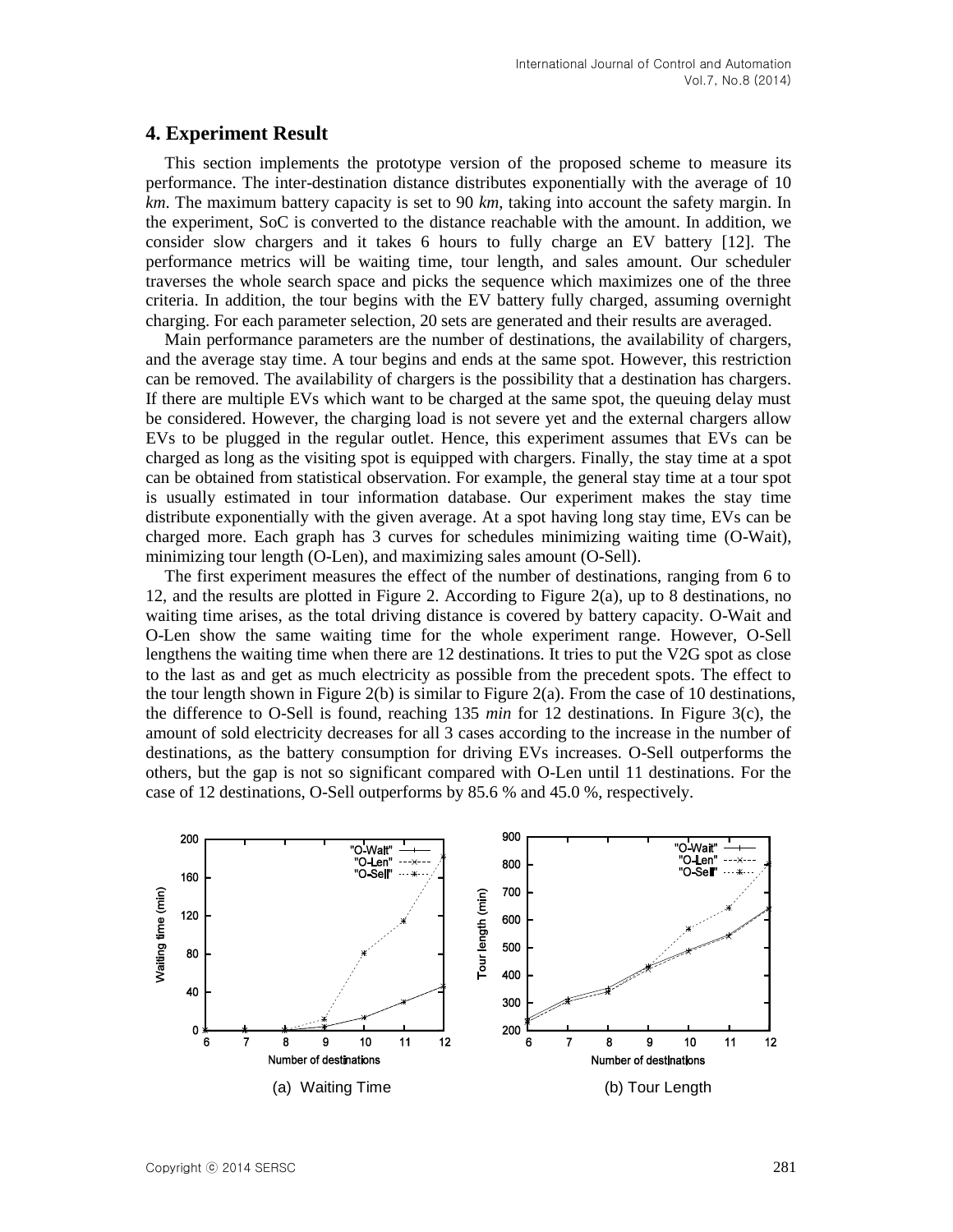

**Figure 2. Effect of the Number of Destinations**

Next experiment measures the effect of the availability of charging facilities in each spot, its results being plotted in Figure 3. A spot has a charger randomly with the given probability. With higher availability, EVs can obtain more electricity. If there is no charging facility on the route, the EV visits a charging station and wait without doing anything. As for other parameters, the number of destinations is set to 10 and the average stay time is to 30 *min*. According to Figure 3 (a) and Figure 3(b), the waiting and the tour length show the similar pattern, that is, beyond the facility availability of 0.3, they hardly change, as the waiting time reaches 0. The tour length just includes the pure driving and stay time. Essentially, the sales amount increases when there are more charging facilities. As explained previously, the scheduler places the V2G spot to the latter part of a schedule, achieving 51.7 % improvement compared with O-Wait. However, O-Len also shows a reasonable performance, the gap to O-Sell being just 6.6 %.



**Figure 3. Effect of the Availability of Chargers**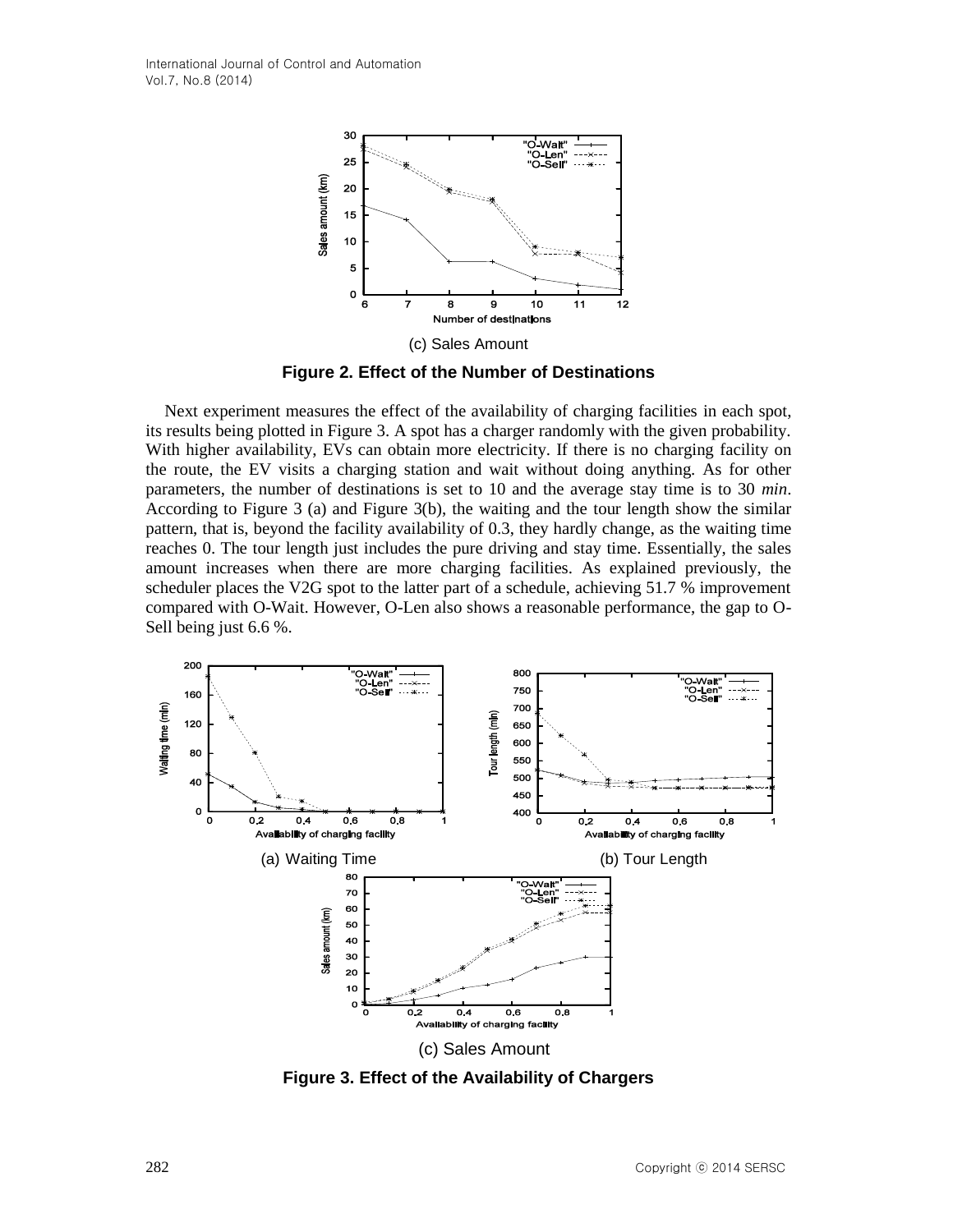Finally, Figure 4 shows the effect of the average stay time. Here, the number of destinations is set to 10 and the availability of chargers is to 0.2. According to the increase in the stay time, the waiting time decreases as shown in Figure  $4(a)$ . If the stay time is longer than 30 *min*, all 3 curves show just a little change. The greedy nature of O-Sell worsens the waiting time by about 40 *min*, except the case when the stay time is 10 *min*. In addition, the tour length of O-Sell differs from the other two, by up to 13.6 %, indicating that the tour length is less affected by V2G applications. Figure 4(c), as in the case of Figure 3(c), O-Sell maximizes the sales amount. The gaps from O-Sell to O-Len and O-Wait are measure to be 22.5 % and 58.9 % at maximum, respectively. O-Len is efficient for all criteria, as it reduces the driving distance, saving the electricity consumption.



**Figure 4. Effect of the Average Stay Time**

### **5. Conclusions**

Modern grid systems are pursuing energy efficiency even in the transportation, not restricted to the classic power generation-consumption chain. Particularly, EVs are the key element of the smart transportation, as they can participate in frequency regulation and other energy-related applications in addition to their basic role, namely, driving. They can achieve temporal and spatial load shift by charging batteries at a spot and selling surplus electricity to other spots, especially when they visit multiple destinations. In this paper, we have designed a tour scheduler for V2G-combined route selection capable of maximizing sales amount while keeping the waiting time and the tour length below the tolerable range. To estimate the sales amount at a spot, it is necessary to check if a full or empty battery state arises on the remaining route. With this investigation, we can find the optimal schedule by traversing the whole search space.